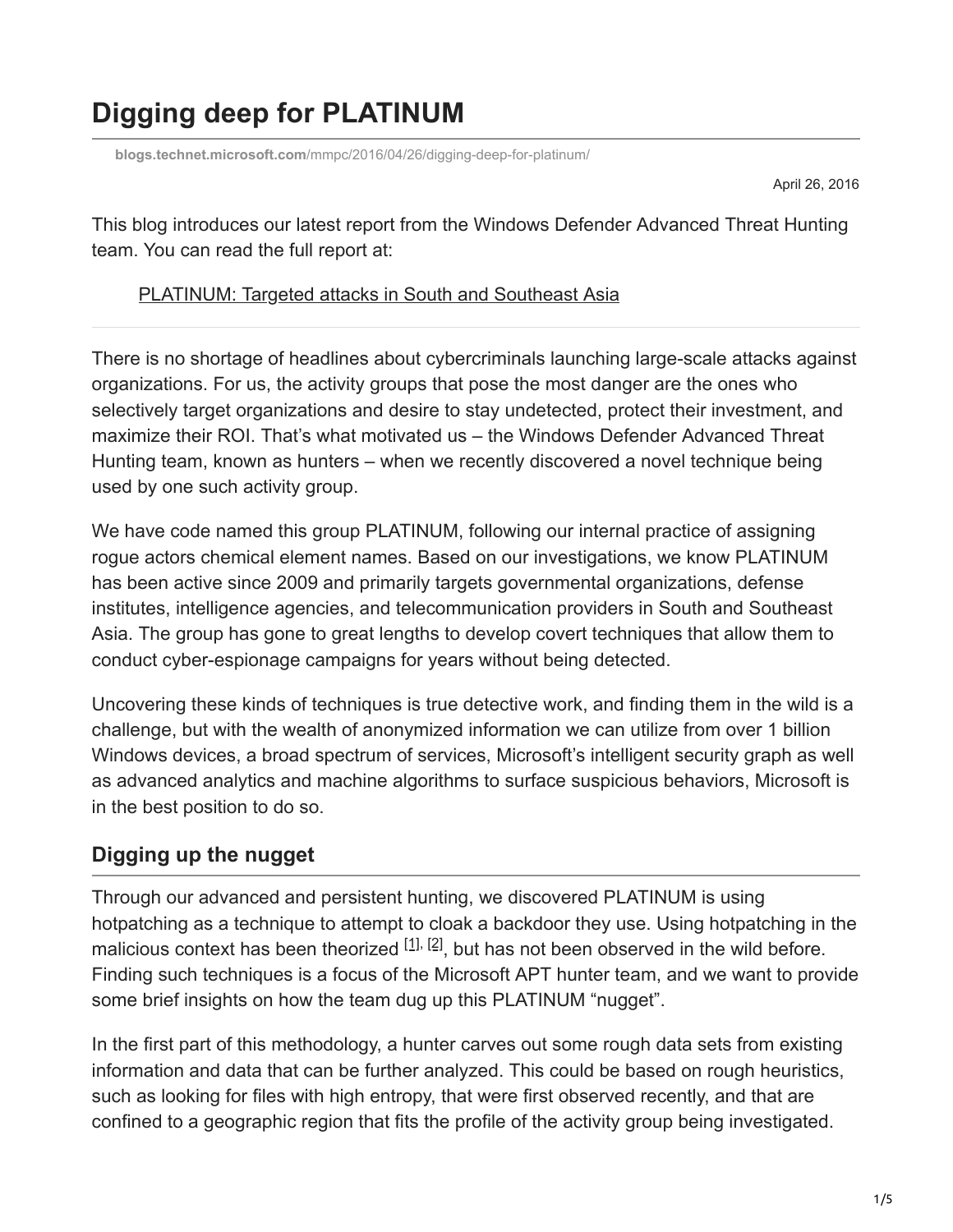Carving the data still yields large data sets that can't be manually analyzed, and advanced threat analytics can help in sorting through the data for meaningful information in the second step. Graph inferences through the Microsoft intelligent security graph can bubble pieces of information to the top of the queue for a hunter to choose from. In the PLATINUM investigation, we identified 31 files.

Lastly, the hunter works directly with the resulting set. During this stage of the PLATINUM investigation, a hunter found a file with unusual string ("*.hotp1*"). The hunter's experience and intuition drove him to dig deeper. In this case, that further investigation led us to the malicious use of hotpatching by this activity group and the "nugget" was uncovered.

## **Deconstructing the attack**

So what is hotpatching? Hotpatching is a previously supported OS feature for installing updates without having to reboot or restart a process. It requires administrator-level permissions, and at a high level, a hotpatcher can transparently apply patches to executables and DLLs in actively running processes.

Using hotpatching in a malicious context is a technique that can be used to avoid being detected, as many antimalware solutions monitor non-system processes for regular injection methods, such as CreateRemoteThread. Hotpatching originally shipped with Windows Server 2003 and was used to ship 10 patches to Windows Server 2003. Windows 10, our most secure operating system ever, is not susceptible to this and many other techniques and attack vectors.

What this means in practical terms is that PLATINUM was able to abuse this feature to hide their backdoor from the behavioral sensors of many host security products. We first observed a sample employing the hotpatching technique on a machine in Malaysia. This allowed PLATINUM to gain persistent access to the networks of companies it targeted and victimized over a long period without being detected.

## **Thwarting the bad guys**

The Microsoft APT hunter team actively tracks activity groups like PLATINUM. We proactively identify these groups and the techniques they use and work to address vulnerabilities and implement security mitigations. The team builds detections and threat intelligence that are utilized by many of our products and services. Beta users of Windows Defender ATP can take advantage of this additional layer of protection and intelligence for a broad set of activity groups.

We've included a more technical exploration of our research and detection of the hotpatching technique in the remainder of this blog.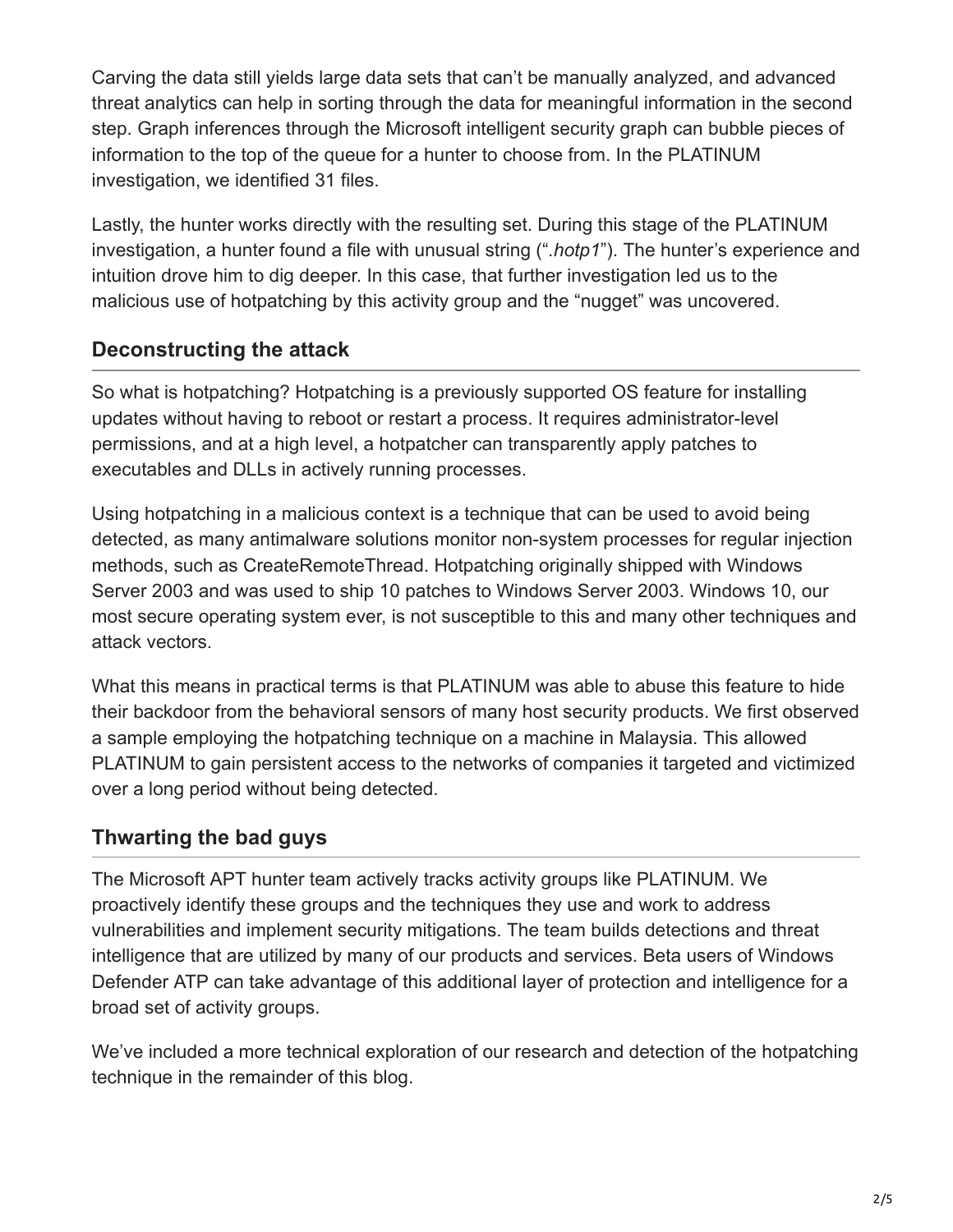[You can also see a closer look at the PLATINUM activity group in our report PLATINUM:](http://download.microsoft.com/download/2/2/5/225BFE3E-E1DE-4F5B-A77B-71200928D209/Platinum%20feature%20article%20-%20Targeted%20attacks%20in%20South%20and%20Southeast%20Asia%20April%202016.pdf) Targeted attacks in South and Southeast Asia. Windows Defender Advanced Threat Protection beta and preview users can also find the report, along with other APT activity group reports, in the Windows Defender ATP portal.

We continue to dig for PLATINUM.

*The Windows Defender Advanced Threat Hunting Team*

# **Hotpatching – a case study**

We first observed the sample (Sample1) that is capable of utilizing hotpatching on a machine in Malaysia (which matches the general target profile of PLATINUM) on January 28, 2016 . The portable executable (PE) timestamp, which can be arbitrarily set by the adversary, dates back to August 9, 2015, while the unpacked version contains a PE timestamp for November 26, 2015.

It is a DLL that runs as a service and serves as an injector component of a backdoor. Interestingly, this sample not only supported the hotpatching technique described in this post, but was able to apply more common code-injection techniques, including the following, into common Windows processes (primarily targeting winlogon.exe, lsass.exe and svchost.exe):

- CreateRemoteThread
- NtQueueApcThread to run an APC in a thread in the target process
- RtlCreatUserThread
- NtCreateThreadFx

# **Hotpatching technique**

For hotpatching, the sample goes through the following steps:

- 1. It patches the loader with a proper hotpatch to treat injected DLLs with execute page permissions. This step is required for DLLs loaded from memory (in an attempt to further conceal the malicious code).
- 2. The backdoor is injected into svchost using the hotpatch API.

Patching the loader is done by creating a section named "\knowndlls\mstbl.dll". This DLL does not reside on-disk, but is rather treated as a cached DLL by the session manager.

It then proceeds to write a PE file within that section. The PE file will have one section (".hotp1 ") with the hotpatch header structure. This structure contains all the information necessary to perform the patching of the function "ntdll!LdrpMapViewOfSection" used by the loader, such that the loader will treat created sections as PAGE\_EXECUTE\_READWRITE instead of PAGE\_READWRITE. The patch is successfully applied by invoking NtSetSystemInformation.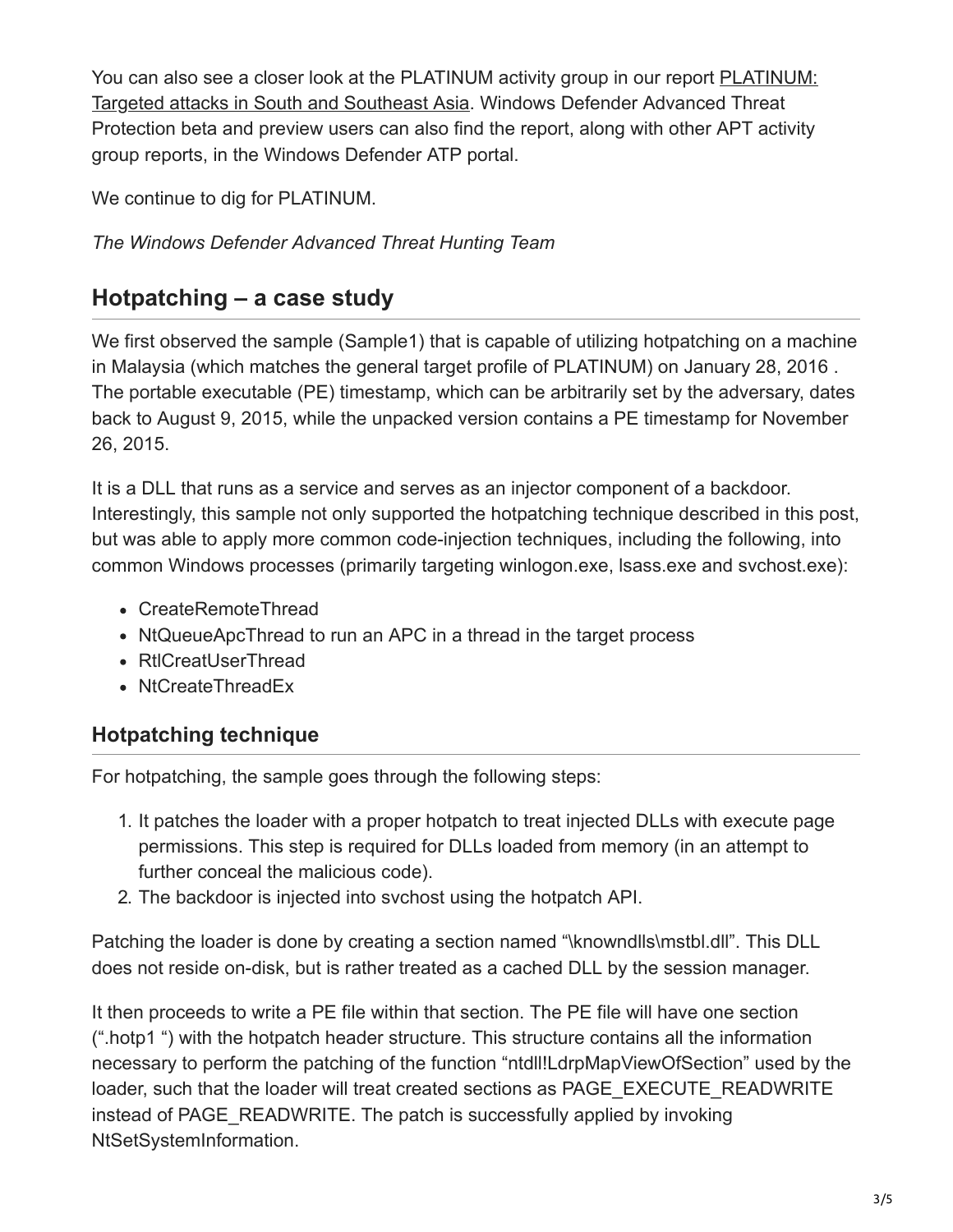ntdll!LdrpMapViewOfSection: 775f0600 8bff edi,edi mov 775f0602 55 push ebp 775f0603 8bec nov ebp, esp 775f0605 a158755e77 eax.dword ptr [ntdll!LdrpLoqLevelStateTable+0x24 (775e7558)] mov 775f060a 83ec18 sub esp, 18h 775f060d 53 push ebx 775f060e 83c801 or. eax, 1  $push$ 775f0611 57 edi eur<br>di.dword ptr [ebp+10h]<br>dword ptr [ntdll!ShowSnaps (7766d970)].eax<br>ntdll!LdrpMapViewOfSection+0x1d (7760f995)<br>eax.dword ptr [ntdll!ShowSnaps (7766d970)]<br>dword ptr [ntdll!LdrpLogLevelStateTable+0x28 (775e755c)].eax<br>ntdll 775f0612 8b7d10  $m$ ov 775f0615 850570d96677 test 775f061b 0f8574f30100 ine 775f0621 a170d96677  $mov$ 775f0626 85055c755e77 test 775f062c 0f8587f30100 jne 775f0632 33db ebx, ebx xor 775f0634 895d10 mov dword ptr [ebp+10h], ebx dword ptr [ebp-8], ebx 775f0637 895df8 mov 775f063a 385d14<br>775f063d 750d byte ptr [ebp+14h], bl<br>ntdll!LdrpMapViewOfSection+0x96 (775f064c)  $_{\text{cmb}}$ ine 775f063f ala8d96677 eax, dword ptr [ntdll!LdrpLargePageDllKeyHandle (7766d9a8)] mov 775f0644 3bc3  $_{\texttt{cmp}}$ eax, ebx 775f0646 0f8573f30100 ntdll!LdrpMapViewOfSection+0x60 (7760f9bf) ine 775f064c 56 push esi 775f064d 648b3518000000  $nov$ esi, dword ptr fs: [18h] 775f0654 8b4614 eax,dword ptr [esi+14h] mov pus 775f0659 ff7510 push dword ptr [ebp+10h]<br>dword ptr [ebp+0Ch],eax 775f065c 89450c  $m \cap V$ 775f065f 8b451c eax, dword ptr [ebp+1Ch]  $_{\text{mov}}$ 775f0662 6a01 push 1. 775f0664 50 push eax 775f0665 53 push  $e$ bx 775f0666 53 push ebx 775f0667 897e14 dword ptr [esi+14h] edi mov 775f066a 8b7d18  $mov$ edi, dword ptr [ebp+18h] 775f066d 53 push  $_{\rm ebx}$ 775f066e 57 push edi 775f066f 6aff<br>775f0671 ff7508 **OFFFFFFFFFh** push dword ptr [ebp+8]<br>dword ptr [edi],ebx push 775f0674 891f  $m \in V$ 775f0676 8918 dword ptr [eax].ebx<br>ntdll!NtMapViewOfSection (775d5c28) mov 775f0678 e8ab55feff call 775f067d 817d1000000020 dword ptr [ebp+10h], 200000000h  $_{\text{cmp}}$ Figure 1: The malware builds the information describing the first patch test of the move  $\frac{c}{n}$  and  $\frac{c}{n}$  and ptr  $\frac{c}{n}$  (esp+158h+var\_138] mou text:1000B10F  $[$ eax+1B8h $]$ ,  $c\overline{x}$ mou .text:1000B116 .<br>ecx, ds:hook rva ; RVAs of LdrpMapViewOfSection in different versions of windows: mnu .text:1000B116 60658 .text:1000B116 60F88 .text:1000B116 3acf0 .text:1000B116 **3be60** .text:1000B11C mnu edx, 1 eax+1BCh], dx ; HookType = 1 = HOTP\_Hook\_VA32<br>edx, ds:hotp\_rva ; can be 1075ff40 pr 40<br>[eax+1C0h], ecx ; hook rva<br>dword ptr [eax+160h], '1TOH' ; HOTPATCH\_HEADER.Signature<br>dword ptr [eax+164h], 10000h ; HOTPATCH\_HEADER.Vers .text:1000B121 nov .text:1000B128 mou  $-text:1000B12E$ mou .text:1000B134 mov .text:1000B13E mou Eax+194h], esi ; HoduleID<br>dword ptr [eax+196h], 188h ; HOTPATCH\_HEADER.TargetNameRva<br>dword ptr [eax+196h], 188h ; HOTPATCH\_HEADER.TargetNameRva .text:1000B148 mou .text:1000B14E mou .text:1000B158 mov dword ptr [eax+17Ch], 1BCh ; HOTPATCH\_HEADER.HookArrayRva .text:1000B162 dword ptr [eax+178h], 1 ; HookCount = 1 mou .text:1000B16C nov [eax+1C8h], esi ; ValidRva<br>edx, [esp+158h+MappingBaseAddress]<br>ecx, [ebx+38h] .text:1000B172 sub .text:1000B176 lea .text:1000B179 [eax+1C4h], edx ; hotpRva<br>edi, [esp+158h+MappingBaseAddress] mnu .text:1000B17F nov .text:1000B183 do\_NtUnmapViewOfSection call .text:1000B188 eax, eax test .text:1000B18A quit is

Figure 2: The highlighted "push 4" is patched to "push 0x40", meaning that the parameter for the following API call NtMapViewOfSection is changed from PAGE\_READWRITE to PAGE\_EXECUTE\_READWRITE.

Now that the memory permission issue has been solved, the injector can proceed with injecting the malicious DLL into svchost. Again, it creates a (now executable) section named "knowndlls\fgrps.dll" and invokes NtSetSystemInformation, causing the final payload to be loaded and executed within the target process (svchost).